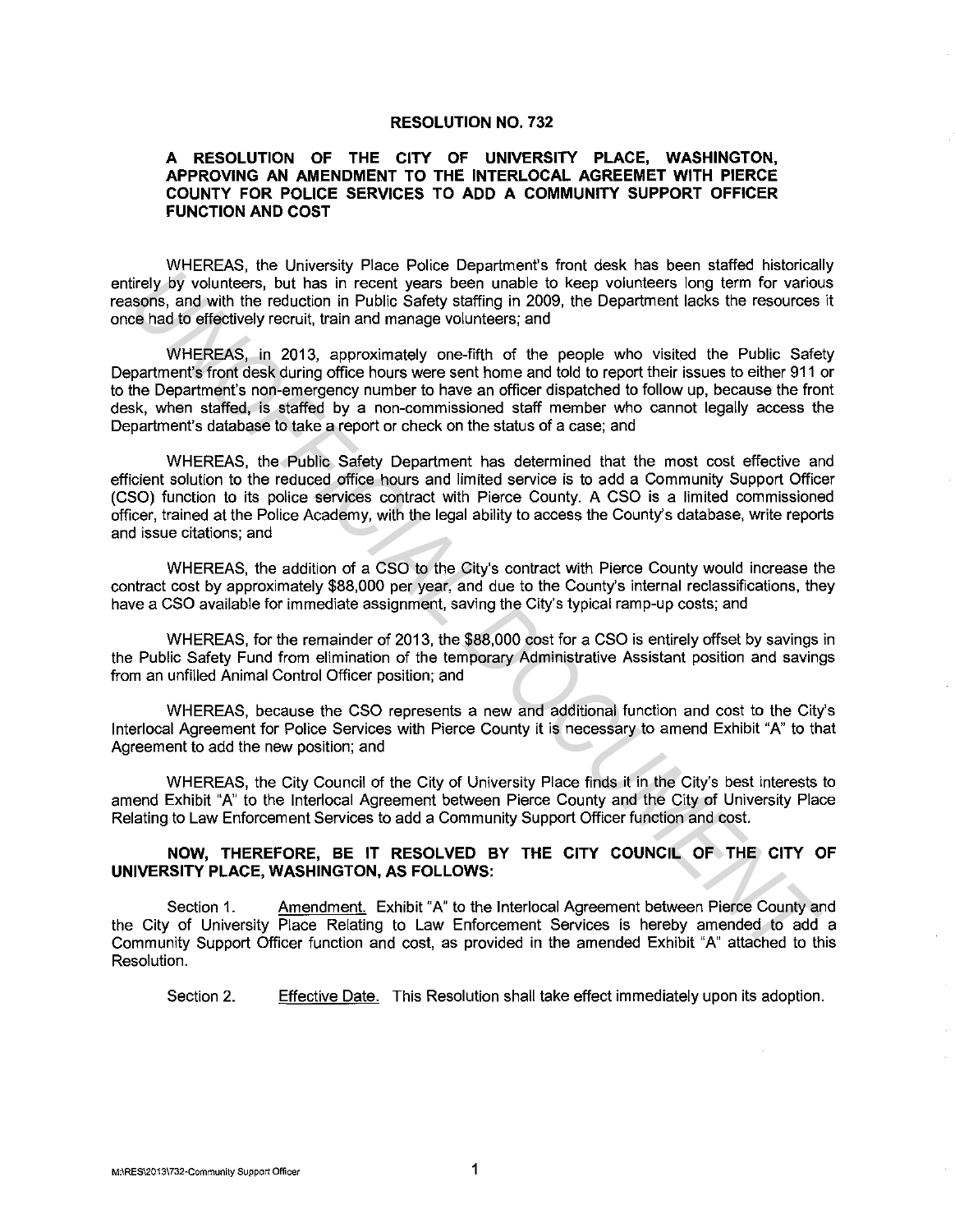ADOPTED BY THE CITY COUNCIL ON AUGUST 19, 2013.

Keng. Grassi

ATTEST:

Emelita Genetia, City Clerk

**SEPTROVED AS TO FORM:**<br>APPROVED AS TO FORM:<br>SEPTROVED AS TO FORM: